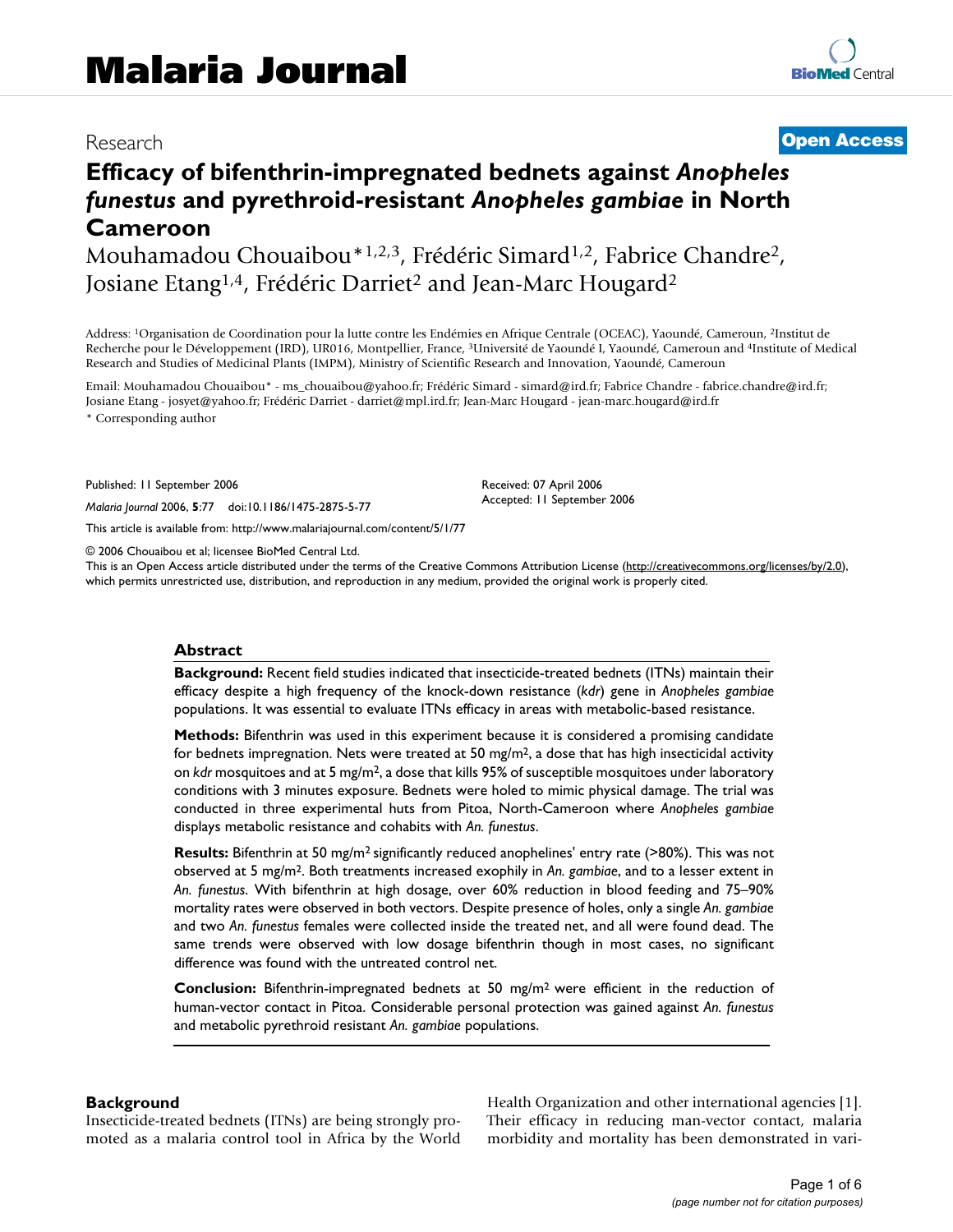ous epidemiological situations [2-5]. With current use of pyrethroids in agriculture and increasing scale of ITNs coverage, selective pressure for pyrethroid resistance in mosquitoes is expected to increase [6,7]. Resistance to pyrethroids has been reported in both *Anopheles gambiae* and *Anopheles funestus* in many malaria endemic countries in Africa [8-12], prompting for alternative products and strategies for malaria vector control [13,14]. Studies in experimental huts and village scale trials however, suggest that ITNs maintain their efficacy in areas with high frequency of *kdr* and insensitive acetylcholinesterase (*Ace.IR*) resistance genes in *An. gambiae* [15-19]. This should be investigated in areas where pyrethroid-resistance mechanisms other than these well-known target site mutations are incriminated [20,21]. Indeed, enzymes involved in insecticide detoxification may further jeopardize malaria vector control with insecticide-treated materials. This was recently exemplified in South Africa, where metabolic resistance to pyrethroids in *An. funestus* required a switch back from pyrethroids to DTT for house spraying to restore malaria control [9].

In this study, the efficacy of bednets impregnated with bifenthrin against natural populations of *An. gambiae* s.l. showing metabolic-based resistance was assessed in experimental huts. Artificially holed bednets were used in an attempt to mimic the damage that commonly occurs through domestic use. The effect of this treatment was assessed on the local mosquito populations, and the level of personal and mass protection expected from such control strategy was estimated.

### **Methods**

#### *Study area and mosquito populations*

The trial was carried out in three experimental huts in Pitoa, North-Cameroon. Pitoa (9°21N; 13°31E), lies within the Soudanian climate domain with 700–1,000 mm annual rainfall. Malaria transmission in this area is seasonal, with sudden rise of new infections acquired during the rainy season (May-October). An. *gambiae* s.l. and *An. funestus* s.l. are the major malaria vectors. Laboratory tests revealed resistance to permethrin and deltamethrin but not to DDT in the *An. gambiae* s.l. population from Pitoa [12]. Biochemical analyses revealed increased oxidases and esterases activities in both *An. gambiae* and *An. arabiensis* (J. Etang, unpublished data).

#### *Experimental station*

The field station is made of six standardized experimental huts situated near the "Mayo Pitoa", tributary of Benoue River. Each hut is 2.5 m long, 1.75 m wide and 2 m high [22]. The walls are made of concrete bricks, the floor of cement, with a corrugated iron roof. A plastic cover is stretched under the roofing sheets to facilitate hand catching of mosquitoes. Each hut is surrounded by a waterfilled channel to prevent entry of ants. Entry of mosquitoes is only allowed through four window slits (1 cm wide) located on three sides of the hut, the slits being designed to prevent mosquitoes from escaping once they have entered the hut. Each hut is equipped with a veranda trap located on the fourth side, made of plastic sheeting and screening mesh.

#### *Bednets and insecticide*

The nets were made of white 100-denier polyester (Vestergaard/Fransden). They measured 2 m in length, 1.2 m wide and 1.8 m high, and had a total surface area of 13.92 m2. To mimic domestic damage, 4 cm2 regular holes were pierced so that the torn surface represented 0.8% of the total surface of the bednet. Bifenthrin, a non alpha-cyano pyrethroid insecticide, was used for this experiment as it has been successfully evaluated on netting materials under laboratory conditions, particularly against *knockdown-resistant* mosquitoes [23,24].

Nets were impregnated with bifenthrin (Talstar, 80 g/l SC) at the operational dose of 50 mg/m<sup>2</sup> [25,26] and at 5 mg/ m2, a dose that kills 95% of susceptible mosquitoes under laboratory conditions with 3 minutes exposure [23,24]. Each net was dipped in an insecticide mixture and dried horizontally. Treated nets were randomly allocated to two experimental huts at the station. Another hut received a non-impregnated torn bednet and was used as a control.

#### *Mosquito collection and identification*

Three volunteers from the locality of Pitoa were hired to sleep in each hut from 8.00 pm to 5.00 am. They gave informed consent and were trained in collecting mosquitoes. Ethical clearance was sought and granted from the National Ethics Committee of Cameroon and the trial was run for 120 nights from July to October 2004. To correct for possible differences in attractiveness to mosquitoes, the sleepers were rotated between huts every night. Mosquitoes were collected in the morning by hand catching under the bed net, inside the hut, and in the veranda. They were identified morphologically [27] and live females were held in netted plastic cups and supplied with sugar solution for 24 h before recording any delayed mortality. All anophelines specimens were stored individually in labelled tubes with desiccant for laboratory processing at OCEAC (Organisation de Coordination pour la lutte Contre les Endémies en Afrique Centrale) in Yaoundé. Differential identification of sibling species in the *An. gambiae* complex including simultaneous separation of M and S molecular forms within *An. gambiae* ss was carried out using PCR-RFLP [28].

#### *Data analysis*

The effect of each treatment was assessed relative to the control arm in terms of deterrency (the expected reduc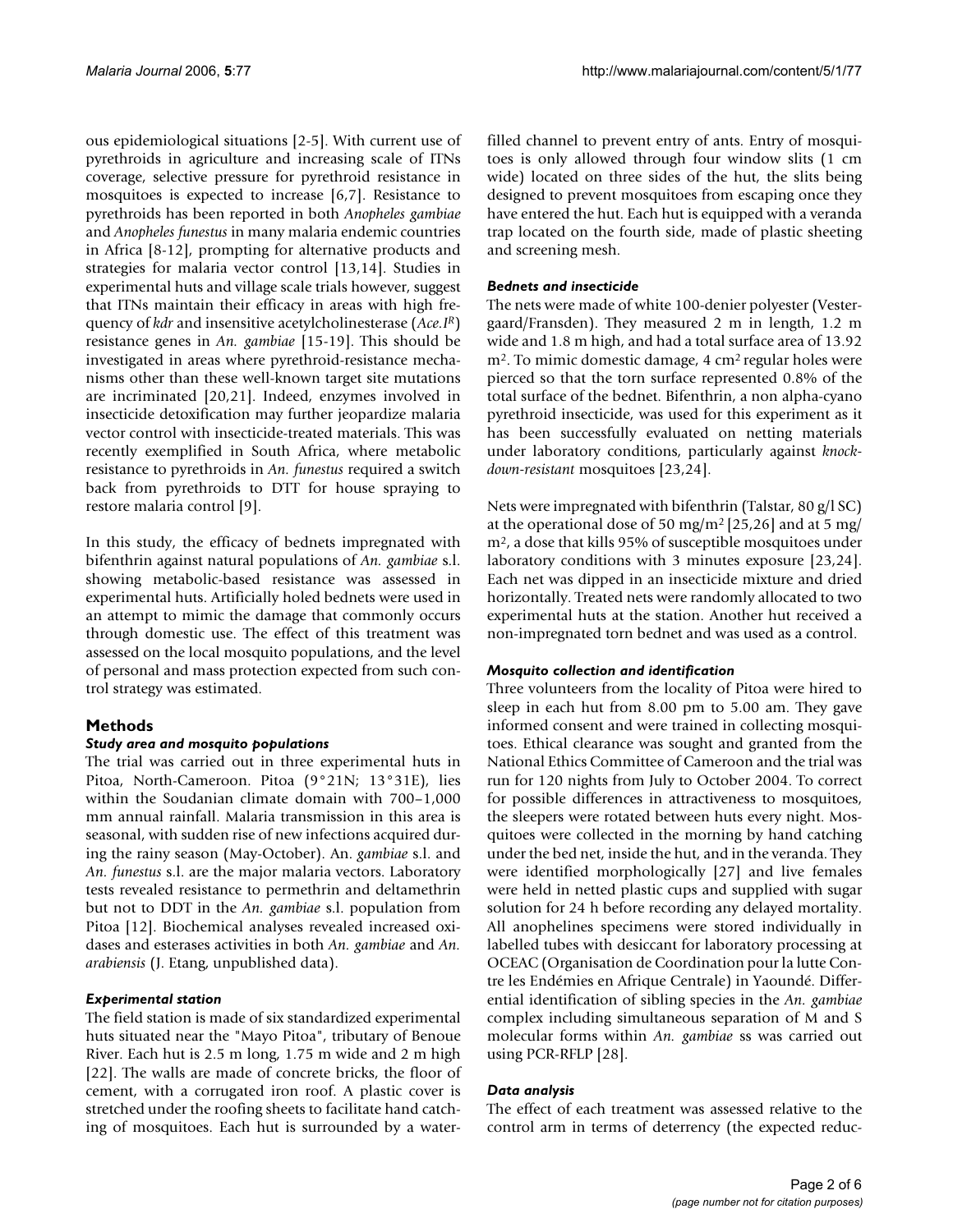tion in the number of mosquitoes entering the hut), excito-repellency (the proportion of mosquitoes in the veranda traps), the proportion blood-fed and the proportion killed. Because of non-normality in the number of mosquitoes collected from each hut, the proportional data were analyzed using logistic regression (XLSTAT software). The significance of individuals coefficients estimated by the logistic regression model was tested using Wald statistic that follows Chi2 distribution (with  $df = 1$ ).

#### **Results**

#### *Dynamics of vector populations*

Both *An. gambiae s.l*. and *An. funestus* female mosquitoes were collected in the huts. Results from the untreated hut showed a predominance of *An. gambiae s.l*. in the early rainy season and *An. funestus* gradually increased in abundance at the end of the survey (Fig. 1). Molecular identification of sibling species in the *An. gambiae* complex showed that the great majority of *An gambiae* s.l. were *An. arabiensis* (94/111 = 85% of the specimens identified), together with *An. gambiae* s.s. from the S molecular form  $(17/111 = 15\%)$ .

#### *Mosquito abundance*

To assess any difference in attractiveness to mosquitoes, preliminary collections were carried out using untreated nets with the volunteers being rotated between huts on successive nights. These baseline measurements revealed no difference in attractiveness between huts ( $N = 298$ ,  $F =$ 1.84,  $P = 0.11$ .

The total numbers of *An. gambiae* and *An. funestus* collected during the study are given in Table 1. A total of 730 mosquitoes were recorded over the 120 nights, of which 316 were *An. gambiae* and 344 were *An. funestus*. The remaining mosquitoes were composed of *Culex* sp (6.8%), *Mansonia* sp (1.4%) and *Aedes* sp (0.7%).



#### **Figure 1**

Dynamics of apparition of *An. gambiae* ss, *An. arabiensis* and *An. funestus* species in Pitoa, Northern Cameroon (results from the control hut hand catching).

#### *Entry rate*

*An. gambiae* and *An. funestus* were present in about equal numbers in the control hut (Table 1). Bifenthrin at 50 mg/ m2 reduced the entry rate by 81.0% for *An. gambiae* and 89.3% for *An. funestus*. However, this deterrent effect was not detectable for either species with bifenthrin used at 5  $mg/m<sup>2</sup>$ .

#### *Exophily*

Bifenthrin at 50 mg/m2 increased significantly the proportion of *An. gambiae* exiting into the veranda trap, up to 2.8 times the rate of natural exophily observed in the control hut (Wald Khi<sup>2</sup> = 7.4,  $P = 0.007$ ). No induced exophily was noted for *An. funestus* (Wald Khi2 = 0.7, *P* = 0.40). The same trend was observed with bifenthrin at 5 mg/m<sup>2</sup> which also significantly increased the rate of exophily for *An. gambiae* (Wald Khi2 = 6.3, *P* = 0.01).

#### *Blood feeding*

Bifenthrin at 50 mg/m2 significantly reduced the rate of blood feeding for both *An. gambiae* (Wald Khi2 = 27.9, *P* < 0.001) and *An. funestus* (Wald Khi2 = 24.6, *P* < 0.001). Blood feeding inhibition was not significant with bifenthrin at 5 mg/m<sup>2</sup> in either vector species.

#### *Mortality*

Less than 10.0% mortality was recorded in the control hut for either *An. gambiae* or *An. funestus* (Table 1). Bifenthrin at 50 mg/m2 killed 90.5% of *An. gambiae* (Wald Khi 2 = 30.4, *P* < 0.001), among which 79.0% were dead at the time of collection and 62.0% died unfed. At the same dosage, 77.0% of *An. funestus* were killed (Wald Khi2 = 28.5, *P* < 0.001), all of them at the time of collection, and 70.0% died unfed. Bifenthrin at 5 mg/m2 significantly increased the mortality rate of *An. gambiae* (Wald Khi2 = 5.5, *P* = 0.02) but not of *An. funestus* (Wald Khi2 = 2.2, *P* = 0.14).

#### *Chemical barrier*

Compared with 36.0% of *An. gambiae* (40 out of 111) and 42.6% of *An. funestus* (52 out of 122) collected inside the untreated control net, only a single *An. gambiae* and two *An. funestus* females were collected inside the treated net at 50 mg/m2, and all were found unfed and dead.

Bifenthrin at 5 mg/m2 decreased the number of *An. gambiae* entering the net but did not do so for *An. funestus*.

#### **Discussion**

Insecticide Treated Nets (ITNs) not only provide personal protection; a high level of coverage in a population may benefit every individual in the community by contributing to an area-wide reduction in malaria vector populations [19]. The personal and mass effect protection that could be conferred by bifenthrin was estimated according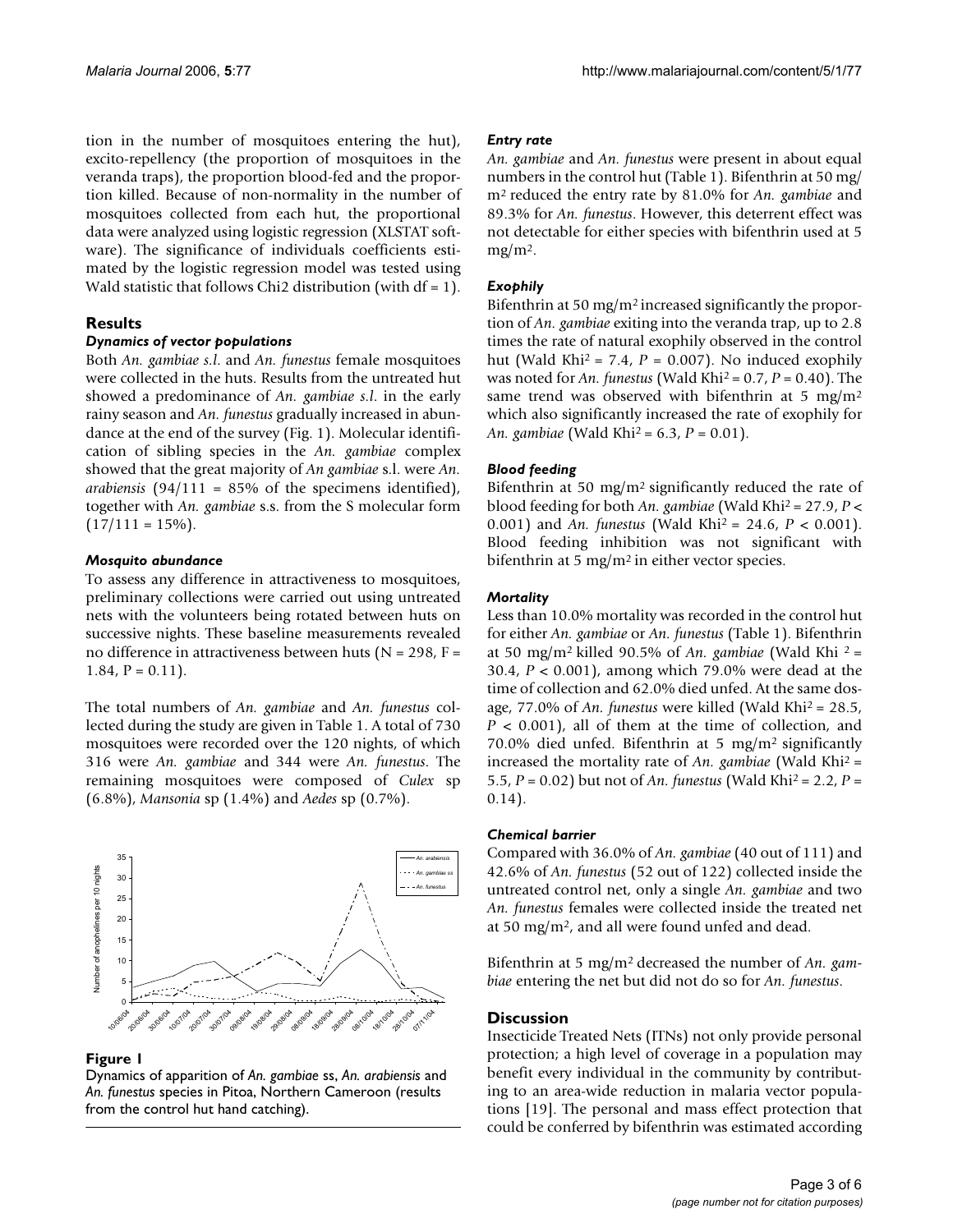|                         | An. gambiae s.l. |                                 |                                | An. funestus     |                                 |                                |
|-------------------------|------------------|---------------------------------|--------------------------------|------------------|---------------------------------|--------------------------------|
|                         | Untreated        | Bifenthrin 50 mg/m <sup>2</sup> | Bifenthrin 5 mg/m <sup>2</sup> | Untreated        | Bifenthrin 50 mg/m <sup>2</sup> | Bifenthrin 5 mg/m <sup>2</sup> |
| Total number in hut     | 111a             | 21 <sup>b</sup>                 | 184ª                           | 122a             | 13 <sub>b</sub>                 | 209a                           |
| Exophily (%)            | 29.7a            | 61.9 <sup>b</sup>               | 44.6 <sup>b</sup>              | $20.5a$ , c      | 30.8 <sup>a, b, c</sup>         | 15.8 <sub>c</sub>              |
| (95% CI)                | $(22.0 - 38.9)$  | $(40.2 - 79.7)$                 | $(37.5 - 51.8)$                | $(14.2 - 28.6)$  | $(12.0 - 59.1)$                 | $11.4 - 21.4$                  |
| Blood-fed (%)           | 91.0a, b         | 33.3c                           | 84.2 <sup>a</sup>              | 95.9b            | 38.5c                           | 88.5a                          |
| (95% CI)                | $(84.1 - 95.1)$  | $(16.8 - 55.3)$                 | $(78.2 - 88.8)$                | $(90.5 - 98.3)$  | $(17.0 - 65.6)$                 | $(83.4 - 92.2)$                |
| Overall Mortality (%)   | 9.9 <sup>a</sup> | 90.5 <sup>b</sup>               | 20.7c                          | 4.9 <sup>a</sup> | 76.9 <sup>b</sup>               | 9.6 <sup>a</sup>               |
| (95% CI)                | $(5.6 - 17.0)$   | $(68.9 - 97.6)$                 | $(15.4 - 27.1)$                | $(2.2 - 10.5)$   | $(47.8 - 92.4)$                 | $(6.3 - 14.4)$                 |
| Immediate mortality (%) | 3.6              | 71.4                            | 6.5                            | 0.0              | 76.9                            | 1.9                            |
| Mortality unfed (%)     | 4.5              | 61.9                            | 7.6                            | 2.5              | 70.0                            | 35.0                           |

**Table 1:** *Anopheles gambiae* **s.l. and** *An. funestus* **females collected in experimental huts in Pitoa.**

Numbers in the same row sharing a letter superscript do not differ significantly (*P* > 0.05), 95%CI: 95% Confidence Interval

to WHO guidelines [29]. The personal protection effect of a treatment relative to the control was estimated by the formula: 100 ×  $(B_u$ - $B_t)/B_u$ , where  $B_u$  is the total number of blood-fed mosquitoes in the untreated hut, and  $B_t$  is the total number of blood-fed mosquitoes in the treated hut. The overall insecticidal effect of a treatment was estimated by the formula:  $100 \times (D_t - D_u)/E_u$  where  $D_t$  is the total number of mosquitoes dying in the treated hut,  $D_{\mu}$  is the number dying in the untreated hut, and  $E_{\mu}$  is the number of mosquitoes entering the untreated hut [29]. For both species, personal protection conferred by bifenthrin at 50 mg/m2 was very high (more than 90%) while it was inexistent at 5 mg/m2. Conversely, the mass effect protection was very low, particularly at 50 mg/m2 (Table 2).

The high level of personal protection conferred by bifenthrin at 50 mg/m<sup>2</sup> is a reflection of the significant level of blood feeding inhibition combined with the strong deterrent effect observed on the Pitoa mosquito populations (Table 1). Recent studies using the tunnel test technique in controlled condition also attributed this high inhibition of blood feeding to the irritant effect of bifenthrin [30], although it was found to be less irritant than other pyrethroids in laboratory conditions [23,24]. Hence, although the mortality rate was high with bifenthrin at 50 mg/m<sup>2</sup>, the deterrent effect greatly reduced the number of mosquitoes killed, thus resulting in a low mass protection effect.

Therefore, the deterrent effect, i.e. the reduction in the number of mosquitoes entering the hut, is not a reliable indicator of ITNs efficacy. Moreover, the values of this index vary considerably between experiments, e.g. from zero to 70.0% against *kdr-resistant An. gambiae*, even at the same study site in Côte d'Ivoire [25,26]. As a result, and acknowledging the absence of comparative studies involving enzyme-based pyrethroid resistance mechanisms, the high reduction of entry rate induced by bifenthrin in this study remains tentative and difficult to interpret. However, an obvious dose dependency of the deterrent effect was noted on both *An. gambiae* and *An. funestus* (Table 1).

For the same reason, the induced exophily does not permit an easy interpretation of the results. While exophily induced by bifenthrin is low in Côte d'Ivoire against *An. gambiae* (maximum value: 24.0%) [25], it was higher (Table 1) against the resistant *An. gambiae* population from Pitoa but less so against *An. funestus*. This is consistent with a former report demonstrating that *An. funestus* was 3 times less irritable as *An. gambiae* to DDT in North Cameroon [31]. It is tempting to speculate that such variability in the sensitivity of these vector species to the excito-repellent effect of insecticides applies with bifenthrin, a type I pyrethroid with the same neuro-physiological mode of action than DDT. Furthermore, the great majority of *An. gambiae s.l*. identified in Pitoa was constituted by *An. arabiensis*, which might be differentially

**Table 2: Comparison of personal and mass-effect protection conferred by torn bed nets impregnated with Bifrenthrin against pyrethroid resistant** *An. gambiae* **s.l. and** *An. funestus* **in Pitoa**

| Index                     | <b>Mosquito Species</b> | Bednet treatment                 |                                 |  |
|---------------------------|-------------------------|----------------------------------|---------------------------------|--|
|                           |                         | Bifenthrin $(50 \text{ mg/m}^2)$ | Bifenthrin $(5 \text{ mg/m}^2)$ |  |
| % personal protection*    | An. gambiae s.l.        | 93.07                            | $-53.47$                        |  |
|                           | An. funestus            | 95.72                            | $-58.11$                        |  |
| % mass effect protection* | An. gambiae s.l.        | 7.21                             | 24.32                           |  |
|                           | An. funestus            | 3.27                             | 11.47                           |  |

\* See text and reference [29] for details on the formula use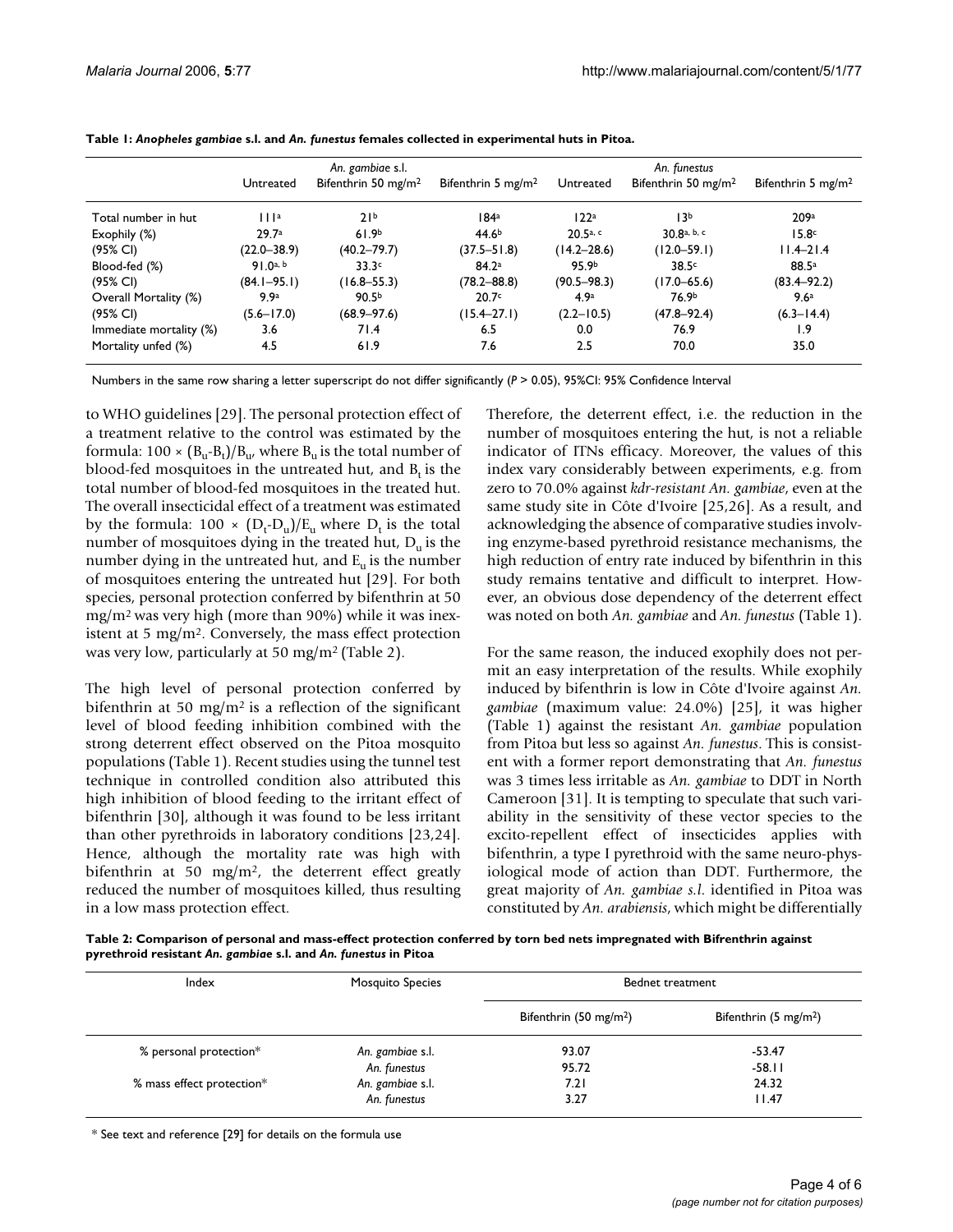affected by the excito-repellent effect of bifenthrin than its sibling species. This might reflect species-specific variability in behavioural traits linked to host-seeking, biting and/ or feeding behaviour and suggests that mosquito behaviour might modulate to a considerable extent the efficacy of insecticides and ITNs in natural conditions.

Almost all the *An. arabiensis* and *An. funestus* fed in the presence of the untreated net but high dose of bifenthrin markedly reduced these rates in both vectors (Table 1). In addition, a great proportion of *An. arabiensis* and *An. funestus* entering the hut with a net treated at 50 mg/m<sup>2</sup> were found dead at the time of collection, in similar proportions to what has been reported with bifenthrin [25,26], but in higher proportions than what was observed with deltamethrin [16]. As such, treatment with the high dose bifenthrin restored the protectiveness of torn nets against *An. arabiensis* and *An. funestus*, as has been demonstrated with various pyrethroid treatments and against various mosquito species and populations [19,32-35]. Both blood-feeding inhibition and mortality rates appeared to be dosage-dependant, inasmuch as the effect of bifenthrin at 5 mg/m<sup>2</sup> on these indicators was low and, in most case, non-significant (Table 1). Further tests with intermediate concentration would however be needed to confirm a dosage trend.

Moreover, no data are currently available on the susceptibility of *An. funestus* to insecticides in this area and this needs to be monitored, acknowledging enzyme-based insecticide resistance was recently detected in populations from South Africa [9]. Additionally, although resistance to permethrin and deltamethrin was demonstrated in *An. gambiae s.l*. from Pitoa [12], susceptibility to bifenthrin has not yet been evaluated and cross-resistance between these compounds should not be assumed due to high substrate specificity and selectivity of the enzymes involved in pyrethroids detoxification pathways [36,37].

#### **Conclusion**

The results presented above confirm that bifenthrin at 50 mg/m2 is a suitable dosage that could be recommended for mosquito net impregnation, even in areas of vector resistance to commonly used pyrethroids (permethrin and deltamethrin) and regardless of the mechanisms involved (*kdr* or enzyme-based). Bifenthrin impregnated bed nets offer considerable personal protection, even in the presence of holes in the net. However, its strong deterrent effect might jeopardize any area-wide impact on vector populations, as should be expected from large scale intervention programs.

#### **Authors' contributions**

MC carried out the field evaluation of nets, analysed and interpreted data and drafted the manuscript. FS participated in the conception of the study and coordinated its implementation in the fields, and substantially helped draft the manuscript and data interpretation. FC participated in the conception of the study and its design and helped in data analysis and interpretation. JE participated in data analysis and interpretation. FD set up the field station in Pitoa & JMH planned the study and its design, participated in data analysis and interpretation, and helped draft the manuscript.

#### **Acknowledgements**

We thank the administrative and traditional authorities of Pitoa for their acceptance of this study and the sleeper-collectors for their technical support in the field. This study was funded through the Pal+ Programme of the French Ministry of Research. M. Chouaibou is supported by an IRD/DSF PhD fellowship.

#### **References**

- RBM partnership: Scaling up insecticide-treated netting pro**grammes in Africa: A strategic framework for coordinated national action.** *revision 23* 2 2005.
- 2. Alonso PL, Lindsay SW, Armstrong JR, Conteh M, Hill AG, David PH, Fegan G, Francisco A, Hall AJ, Shenton FC, Cham K, Greenwood BM: **[The effect of insecticide-treated bed nets on mortality of](http://www.ncbi.nlm.nih.gov/entrez/query.fcgi?cmd=Retrieve&db=PubMed&dopt=Abstract&list_uids=1675368) [Gambian children.](http://www.ncbi.nlm.nih.gov/entrez/query.fcgi?cmd=Retrieve&db=PubMed&dopt=Abstract&list_uids=1675368)** *Lancet* 1991, **337:**1499-1502.
- 3. D'Alessandro U, Olaye BO, Meguire W, Langerock P, Bennet S, Aikins MK, Thomson MC, Cham BA, Greenwood BM: **[Mortality](http://www.ncbi.nlm.nih.gov/entrez/query.fcgi?cmd=Retrieve&db=PubMed&dopt=Abstract&list_uids=7861874) [and morbidity from malaria in Gambian children after intro](http://www.ncbi.nlm.nih.gov/entrez/query.fcgi?cmd=Retrieve&db=PubMed&dopt=Abstract&list_uids=7861874)[duction of impregnated bednet programme.](http://www.ncbi.nlm.nih.gov/entrez/query.fcgi?cmd=Retrieve&db=PubMed&dopt=Abstract&list_uids=7861874)** *Lancet* 1995, **345 :**479-483.
- 4. Binka FN, Kubaje A, Adj uik M, Williams LA, Lengeler C, Maude GH, Arma GE, Kadjihara B, Adiamah JH, Smith PG: **[Impact of permeth](http://www.ncbi.nlm.nih.gov/entrez/query.fcgi?cmd=Retrieve&db=PubMed&dopt=Abstract&list_uids=8665378)[rin impregnated bednets on child mortality in Kassena-Nan](http://www.ncbi.nlm.nih.gov/entrez/query.fcgi?cmd=Retrieve&db=PubMed&dopt=Abstract&list_uids=8665378)[kana district, Ghana.](http://www.ncbi.nlm.nih.gov/entrez/query.fcgi?cmd=Retrieve&db=PubMed&dopt=Abstract&list_uids=8665378)** *Trop Med Int Health* 1996, **1:**147-154.
- 5. Nevill CG, Some ES, Mung'ala VO, Mutemi W, New L, Marsh K, Lengeler C, Snow RW: **[Insecticide-treated bednets reduce](http://www.ncbi.nlm.nih.gov/entrez/query.fcgi?cmd=Retrieve&db=PubMed&dopt=Abstract&list_uids=8665377) [mortality and severe morbidity from malaria among chil](http://www.ncbi.nlm.nih.gov/entrez/query.fcgi?cmd=Retrieve&db=PubMed&dopt=Abstract&list_uids=8665377)[dren on the Kenyan coast.](http://www.ncbi.nlm.nih.gov/entrez/query.fcgi?cmd=Retrieve&db=PubMed&dopt=Abstract&list_uids=8665377)** *Trop Med Int Health* 1996, **1:**139-146.
- 6. Lengeler C, Cattani J, de Savigny D: **Net gain. A New Method for Preventing Malaria Deaths.** International Development Research Centre, Ottawa, and World Health Organization, Geneva; 1996.
- 7. Zaim M, Atio A, Nakashima N: **[Safety of pyrethroid-treated nets](http://www.ncbi.nlm.nih.gov/entrez/query.fcgi?cmd=Retrieve&db=PubMed&dopt=Abstract&list_uids=10759305) [.](http://www.ncbi.nlm.nih.gov/entrez/query.fcgi?cmd=Retrieve&db=PubMed&dopt=Abstract&list_uids=10759305)** *Med Vet Entomol* 2000, **14:**1-5.
- 8. Elissa N, Mouchet J, Rivière F, Meunier JY, Yao K: **Resistance of** *Anopheles gambiae* **[s.s. to pyrethroids in Côte d'Ivoire.](http://www.ncbi.nlm.nih.gov/entrez/query.fcgi?cmd=Retrieve&db=PubMed&dopt=Abstract&list_uids=8129474)** *Ann Soc Belg Med Trop* 1993, **73:**291-294.
- 9. Hargreaves K, Koekemoer LL, Brooke B, Hunt RH, Mthembu J, Coetzee M: *Anopheles funestus* **[resistant to pyrethroid insecti](http://www.ncbi.nlm.nih.gov/entrez/query.fcgi?cmd=Retrieve&db=PubMed&dopt=Abstract&list_uids=10872862)[cides in South Africa.](http://www.ncbi.nlm.nih.gov/entrez/query.fcgi?cmd=Retrieve&db=PubMed&dopt=Abstract&list_uids=10872862)** *Med Vet Entomol* 2000, **14:**181-189.
- 10. Chandre F, Darriet F, Manga L, Akogbeto M, Faye O, Mouchet J, Guillet P: **Status of pyrethroid resistance in** *Anopheles gambiae* **s.l .** *Bull Wld Hlth Organ* 1999, **77:**230-234.
- 11. Chandre F, Darriet F, Manguin S, Brengues C, Carnevale P, Guillet P: **Pyrethroid cross resistance spectrum among populations of** *Anopheles gambiae* **[s.s. from Côte d'Ivoire.](http://www.ncbi.nlm.nih.gov/entrez/query.fcgi?cmd=Retrieve&db=PubMed&dopt=Abstract&list_uids=10342269)** *J Am Mosq Control Assoc* 1999, **15:**53-59.
- 12. Etang J, Manga L, Chandre F, Guillet P, Fondjo E, Toto JC, Fontenille D: **Insecticide susceptibility status of** *Anopheles gambiae* **s.l. (Diptera:** *Culicidae***[\) in the republic of Cameroon.](http://www.ncbi.nlm.nih.gov/entrez/query.fcgi?cmd=Retrieve&db=PubMed&dopt=Abstract&list_uids=14680116)** *J Med Entomol* 2003, **40:**491-497.
- 13. Curtis CF, Miller JE, Hassan MH, Kolaczinski JH, Kasumba I: **[Can any](http://www.ncbi.nlm.nih.gov/entrez/query.fcgi?cmd=Retrieve&db=PubMed&dopt=Abstract&list_uids=10021774)[thing be done to maintain the effectiveness of pyrethroid](http://www.ncbi.nlm.nih.gov/entrez/query.fcgi?cmd=Retrieve&db=PubMed&dopt=Abstract&list_uids=10021774) [impregnated bednets against malaria vectors?](http://www.ncbi.nlm.nih.gov/entrez/query.fcgi?cmd=Retrieve&db=PubMed&dopt=Abstract&list_uids=10021774)** *Philos Trans R Soc Lond Biol* 1998, **353:**1769-1775.
- 14. Zaim M, Guillet P: **[Alternative insecticides, an urgent need.](http://www.ncbi.nlm.nih.gov/entrez/query.fcgi?cmd=Retrieve&db=PubMed&dopt=Abstract&list_uids=11998703)** *Trends Parasitol* 2002, **18:**161-163.
- 15. Darriet F, Guillet P, N'Guessan R, Doannio JMC, Koffi AA, Konan LY, Carnevale P: **The impact of permethrin and deltamethrin resistance in** *Anopheles gambiae* **s.s. on the efficacy of insecti-**